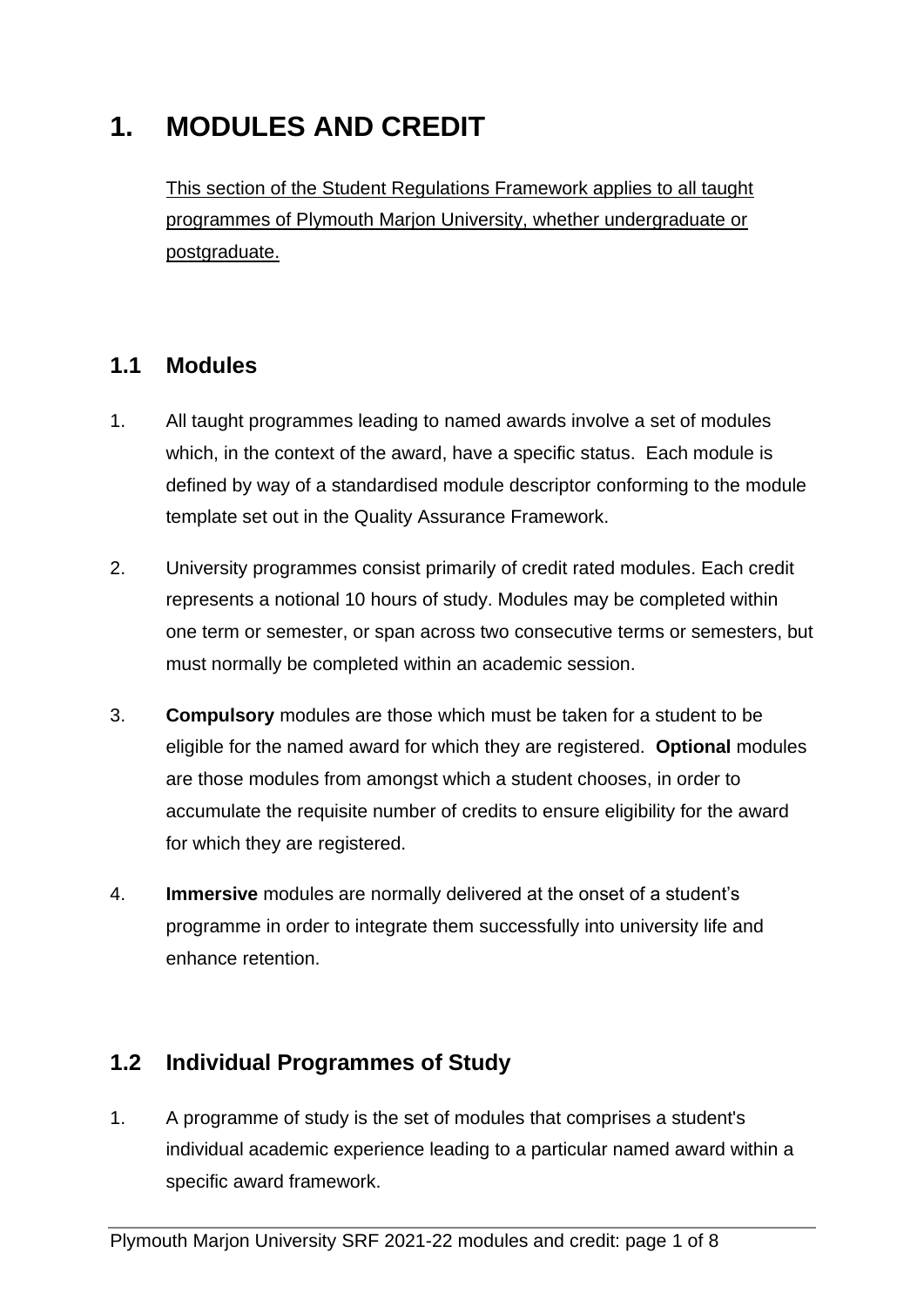- 2. The programme specification details the modules available on any programme of study.
- 3. Each student must be registered for one programme of study (named award) only, however they may apply to transfer from one programme to another subject to availability and their meeting the required criteria (see Section 2 of this Framework).

## **1.3 Departments and Programmes**

Modules are provided by Schools, groups of staff with cognate academic interests, led by a Dean/Director of School, but they may contribute to a number of different Programmes. A Programme comprises defined modules provided by one or more Schools. Each Programme, or agreed group of Programmes, has a designated Programme Leader or Programme Area Leader with whom students may discuss any issues related to their Programme as a whole. Decisions about students' performance in a module, including confirmation of marks, are made at the Module Assessment Board owning the module (as indicated by the module code) regardless of the programmes it contributes to.

#### **1.4 Stages and Levels**

1. Each stage of an undergraduate degree programme consists of 120 credits of modules taken at an appropriate level. Programmes of 240 credits therefore consist of two stages (Stages 1 & 2); and programmes of 360 credits, such as the BA/BSc Honours degrees (except for top-up degrees), consist of three stages (Stages 1, 2 & 3. For most full-time students, there is a clear relation between years of study and stages and an even distribution of modules across the year of study. However, for part-time students a stage may require two or more years of study of modules.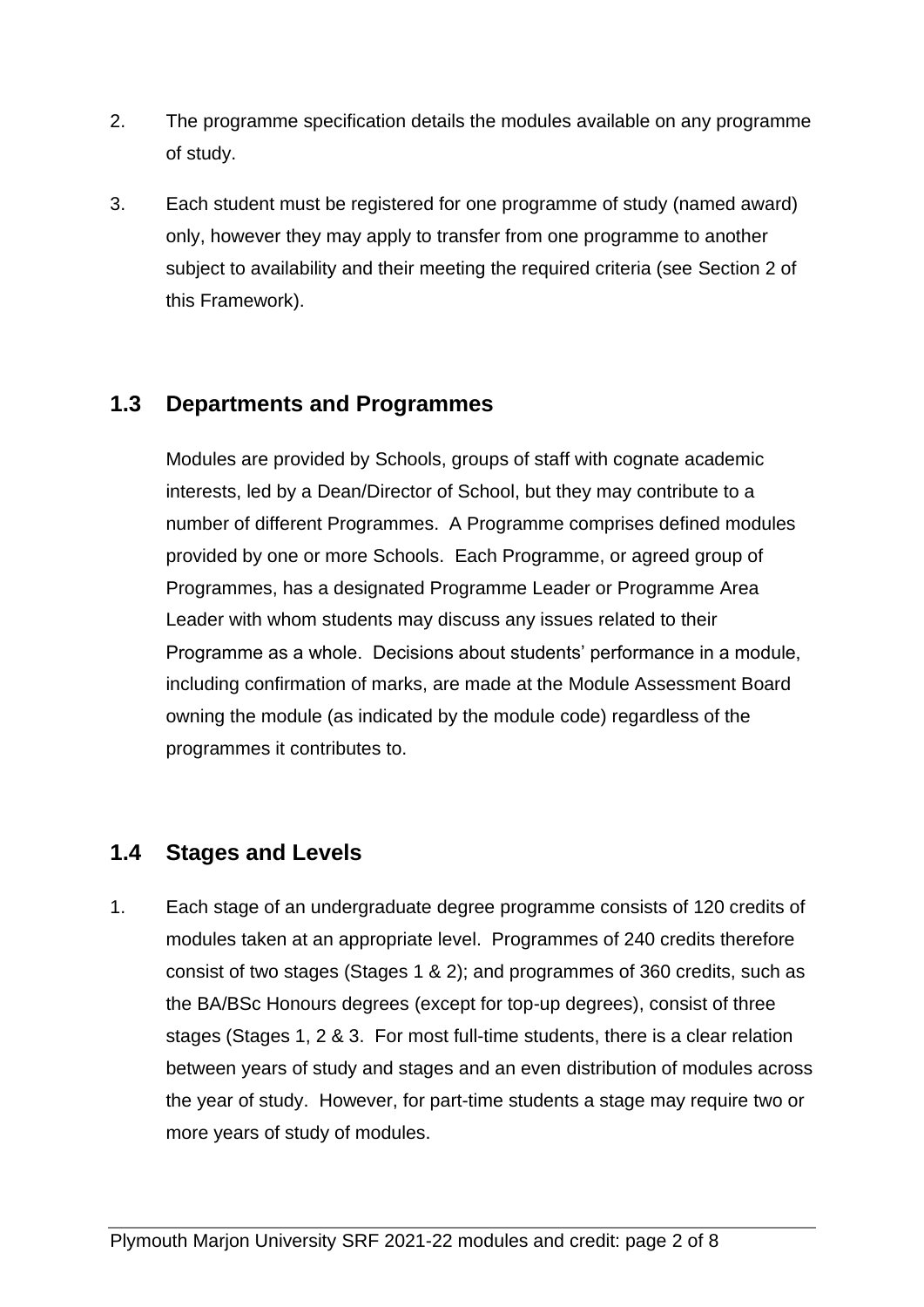- 2. A level is an indicator of the relative demand, complexity and depth of learning associated with a module or with a stage of a programme (see the QAA's Framework for Higher Education Qualifications available at [www.qaa.ac.uk\)](http://www.qaa.ac.uk/). The University offers the following levels of study: Level 4, Level 5, Level 6 and Level 7. Levels 4 to 6 are associated with undergraduate provision, and Level 7 is associated with postgraduate provision. An integrated Masters programme may include modules at both Level 6 and Level 7 in stage 3 of the programme.
- 3. At Level 4 (Stage 1) 120 credits of modules are taken by students. Level 4 modules receive a mark and credits, but only contribute to the final degree classification for Foundation Degrees. At Level 5 (Stage 2), students take 120 credits of modules. Level 5 modules receive a mark and credits and contribute to the final Foundation Degree or Honours Degree classification (except for top-up degrees). At Level 6 (Stage 3), 120 credits of modules are taken for Honours Degrees. For Integrated Masters programmes Level 6 and Level 7 credits may be taken at Stage 3, as detailed in the Programme Specification.
- 4. Integrated Masters programmes consist of four stages (at Levels 4, 5, 6 and 7) with a total credit value of 480 credits and a minimum of 120 credits at Level 7 at Stage 4. Students must obtain 120 credits at Level 6 (Stage 3) before progressing to Level 7 (Stage 4).
- 5. Top-up (or direct entry) degrees consist of 120 credits at Level 6 (Stage 3) and are explicitly validated as such, with direct entry to Level 6 (Stage 3) in all instances.
- 6. Foundation Degree programmes consist of two stages (at Levels 4 and 5) each of 120 credits.
- 7. Specific programmes can also include modules delivered at Level 3 (Stage 0), but only where this is explicitly set out in the relevant Programme Specification. This will not affect the application of the standard regulations for undergraduate provision to these programmes in their entirety.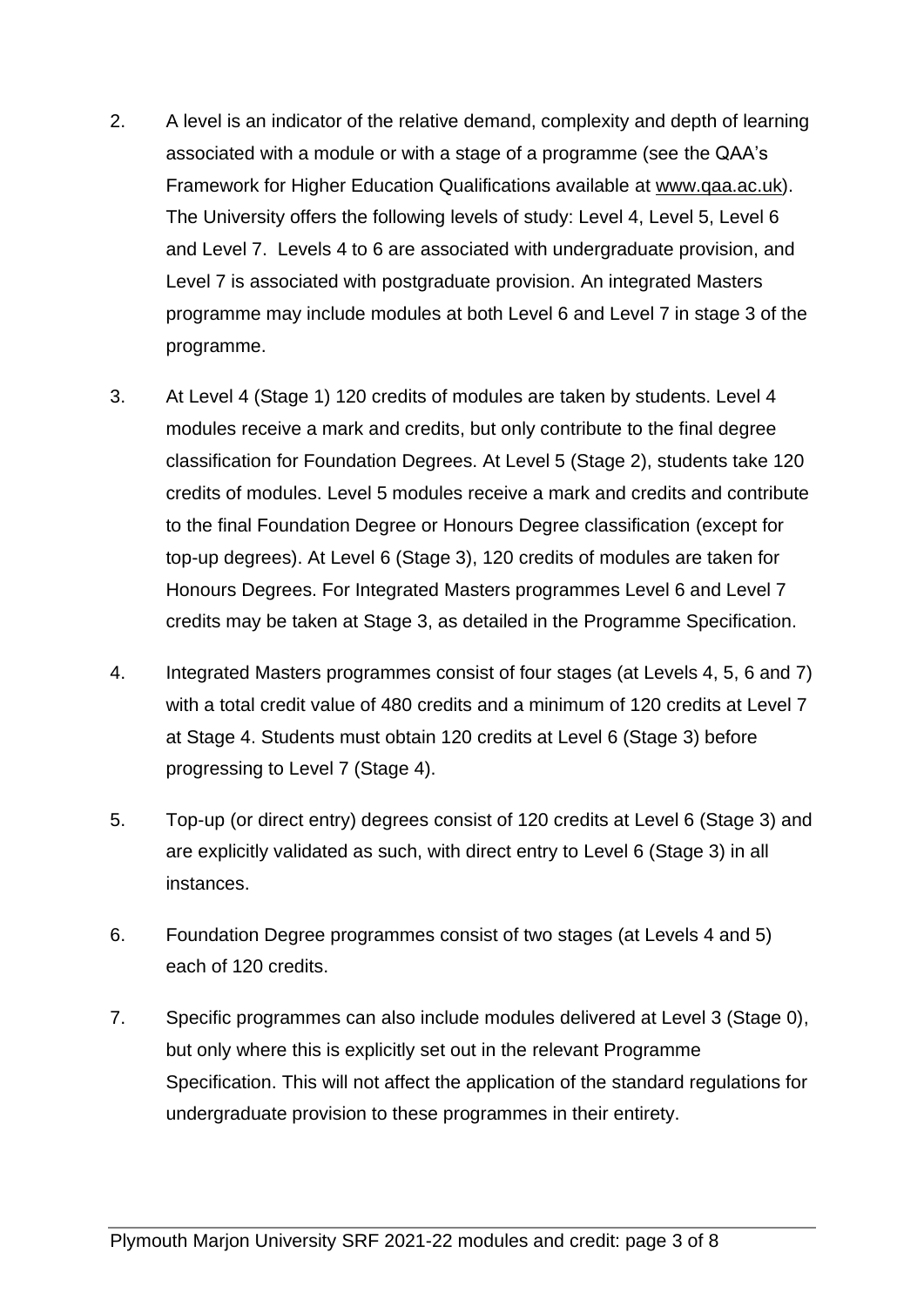- 8. Unless the Programme Specification states otherwise, every MA/MSc postgraduate taught programme is divided into two stages separated by a point of progression, normally after the taught elements have been completed. The taught stage comprises modules to the value of 120 credits at Level 7; the dissertation stage comprises a single dissertation rated at 60 Level 7 credits or exceptionally two projects rated at 30 credits each at Level 7. The Masters award comprises 180 credits of modules at Level 7 and includes the dissertation.
- 9. The MRes award also comprises 180 credits of modules at Level 7 and includes the dissertation.
- 10. The requirements for the attainment of awards, including exit awards, are set out in Section 8 of this Framework.

## **1.5 Mode of study – full time and part-time**

- 1. All full-time undergraduate students (on Honours and Foundation Degrees) must take a minimum of 120 credits in each year, usually comprised of six 20 credit modules (or the equivalent) in each year, normally three in each semester or two in each term. Students on accelerated degrees may take up to 200 credits per year across two stages. Exceptionally, where a Progression and Award Board has permitted a student to progress "trailing" a module, a student may take up to 80 credits in one semester or 60 credits in one term.
- 2. Part-time undergraduate students are subject to the same conditions of entry as full-time students, and the same awards are open to them except the BEd Honours, accelerated degrees, PGCE and BSc Honours Speech and Language Therapy awards. They will normally complete a programme of study leading to a degree with Honours in 5-6 years or a Foundation Degree in 3 to 4 years, but they could take longer provided they continue to engage with their studies – see Section 8 of this Framework. Part-time students may not take more than 80 credits per year or 40 credits per semester. Regulations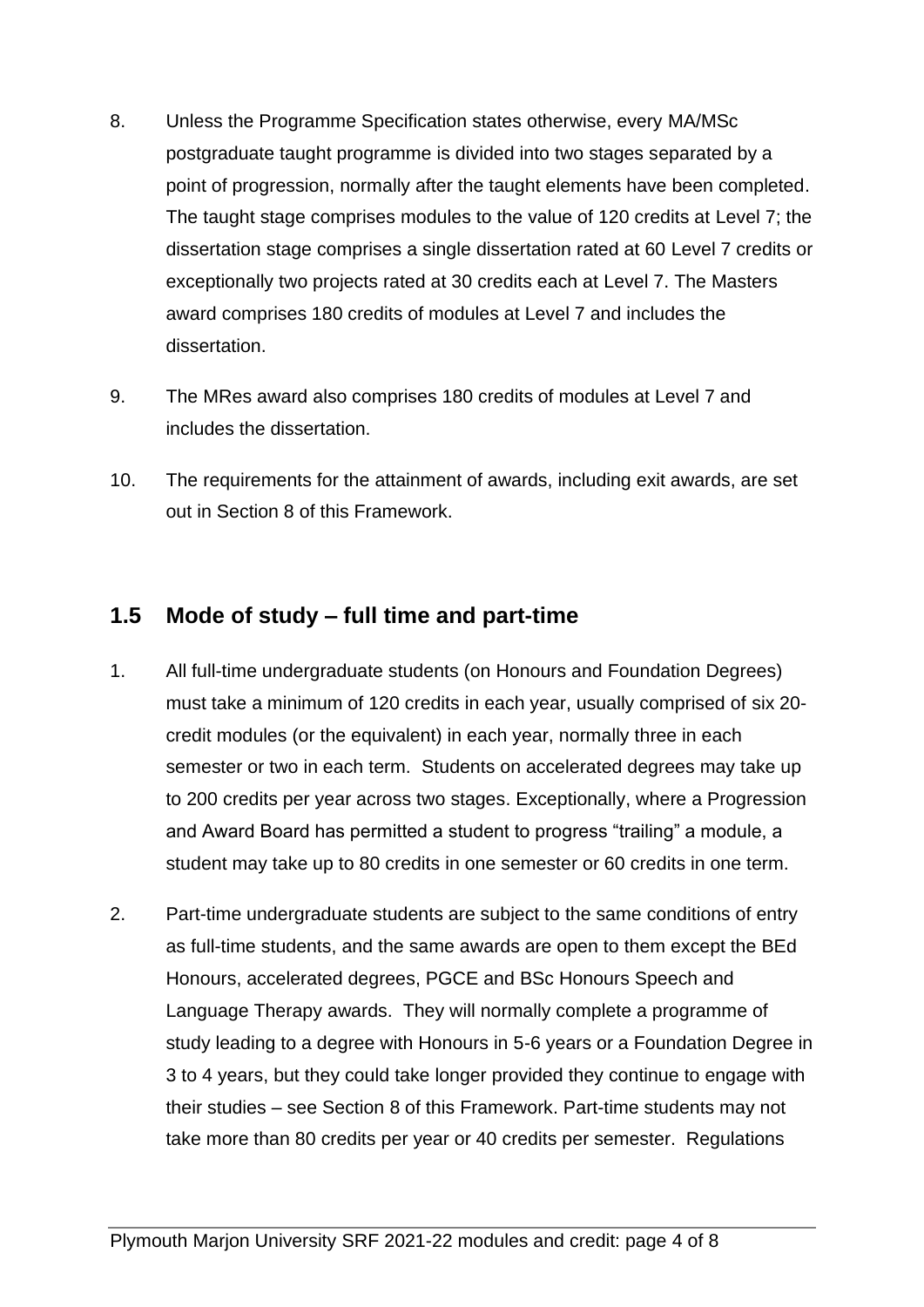governing progression and retrieval of initial failure apply equally to full-time and part-time students.

- 3. In cases where the University reviews and revalidates a programme and/or modifies the regulatory framework and/or changes the menu of modules available, part-time students who extend, or return to their studies following interruption, may be required to change their registration in line with the new arrangements.
- 4. Students may apply to transfer from one mode to another on completion of assessment at the end of any semester. The appropriate form is available on the Student Portal. Students should be aware of the financial implications of a change to mode of attendance and should seek advice from their Personal Development Tutor, Student Wellbeing and Support and Registry Services prior to requesting a change.

## **1.6 BA and BSc Honours**

- 1. For BA or BSc Honours awards, details of the modules to be studied are contained within the relevant Programme Specification and programme handbook.
- 2. At Stage 1 students take 120 credits at Level 4 of which a minimum of 80 credits should be in the Single Honours programme. These modules normally include those compulsory modules which are prerequisites for the taking of the programme at Levels 5 and 6.
- 3. In order to take modules at Level 5, full-time students must normally have accumulated 120 credits by successfully completing six Level 4 modules including those that are the prerequisites for Level 5 and Level 6 modules in the programme concerned. Students take a minimum of 80 credits in the Honours programme at level 5. In order to take modules at Level 6, full-time students (except for top-up degree students) must normally have accumulated 240 credits by successfully completing six Level 4 and six Level 5 modules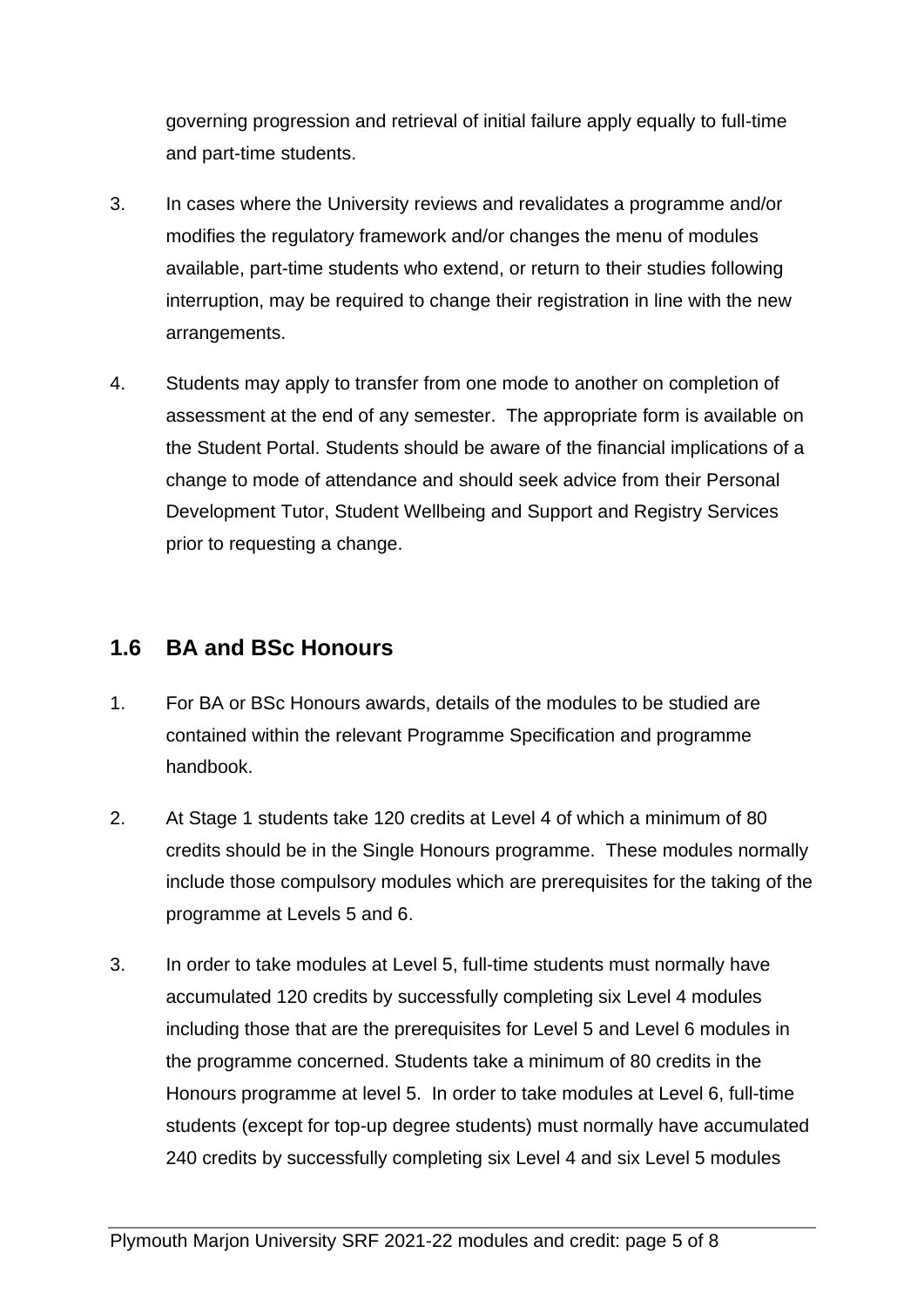including those that are the prerequisites for Level 6 modules in the programme concerned. Students take all of their 120 credits in the Single Honours programme at level 6. Detailed regulations for progression are to be found in Section 5 of this Framework.

- 4. Only Level 5 and Level 6 modules are considered in the classification of nontop-up Honours awards. In the case of top-up Honours awards, only Level 6 modules are considered.
- 5. Dissertations consist of two single modules at Level 6 or a 40 credit Honours project. The two single modules may be taken concurrently or consecutively. If taken concurrently, the same mark is awarded to each of the single modules. If taken consecutively, the dissertation has two parts. Part One is initially assessed as continue/fail. On completion of Part Two, the same mark is awarded to each of the single modules.
- 6. In exceptional circumstances and subject to the approval of the Quality and Standards Manager and Programme Leader or Programme Area Leader concerned, an appropriate single 20 credit module may be taken as an independent study module (ISM) at either Level 5 or Level 6.

## **1.7 Joint Honours programmes**

- 1. The title of a Joint Honours award defines a coherent programme of study, with modules from two single subjects and an approximate balance between the two subjects.
- 2. Students registered on Joint Honours programmes shall attempt at least 160 credits in total in each of the two subjects. The dissertation or project may be in either or both subjects.
- 3. For a Joint Honours award the first named title in the award will be determined by the dissertation or project. Where the dissertation or project is in both subjects, the title 'A and B' will be in alphabetical order.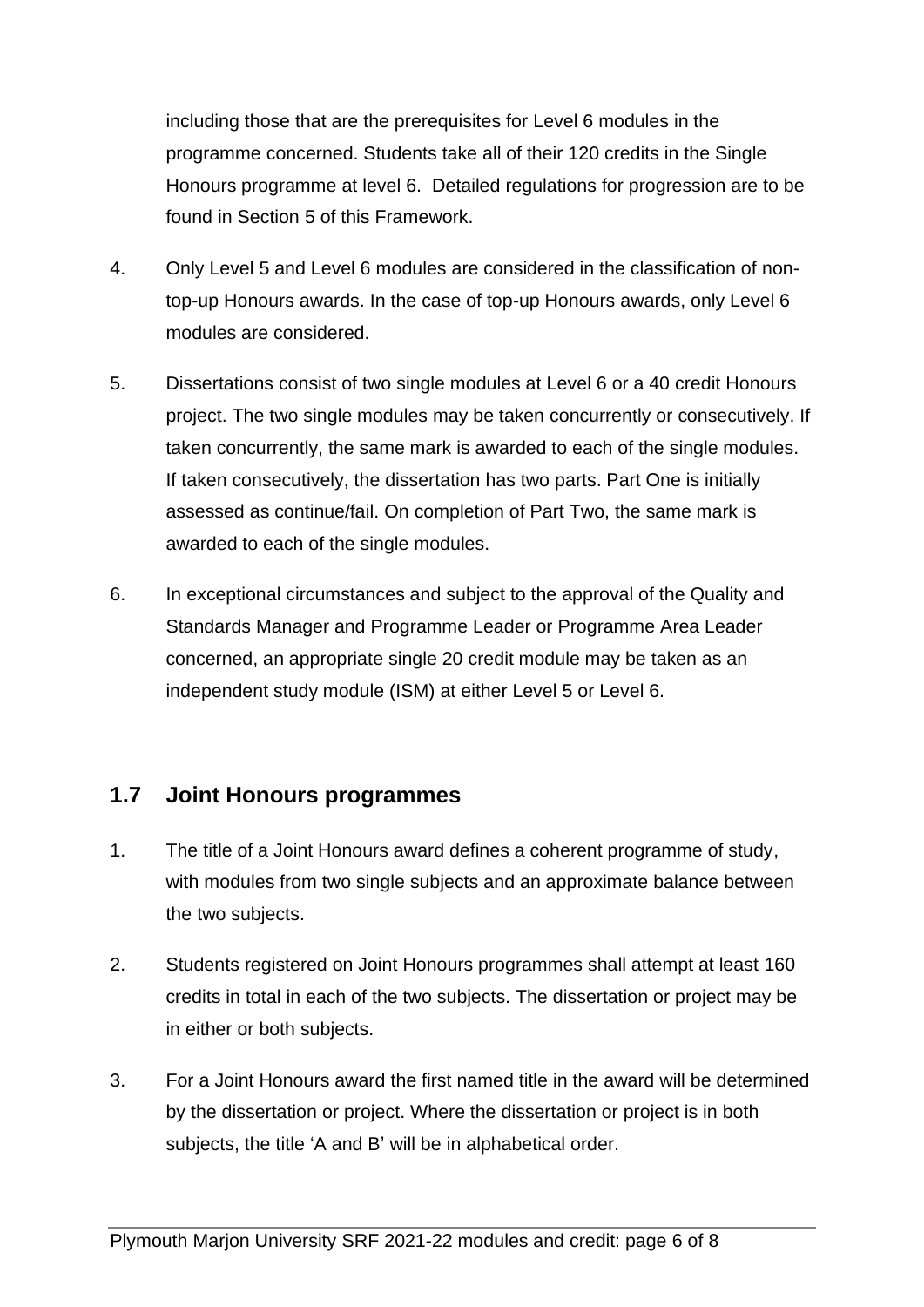## **1.8 Additional regulations relating to BA Combined Honours programmes**

Students enrolled on BA Combined Honours programmes can obtain further details of the applicable regulations by request to Registry Services.